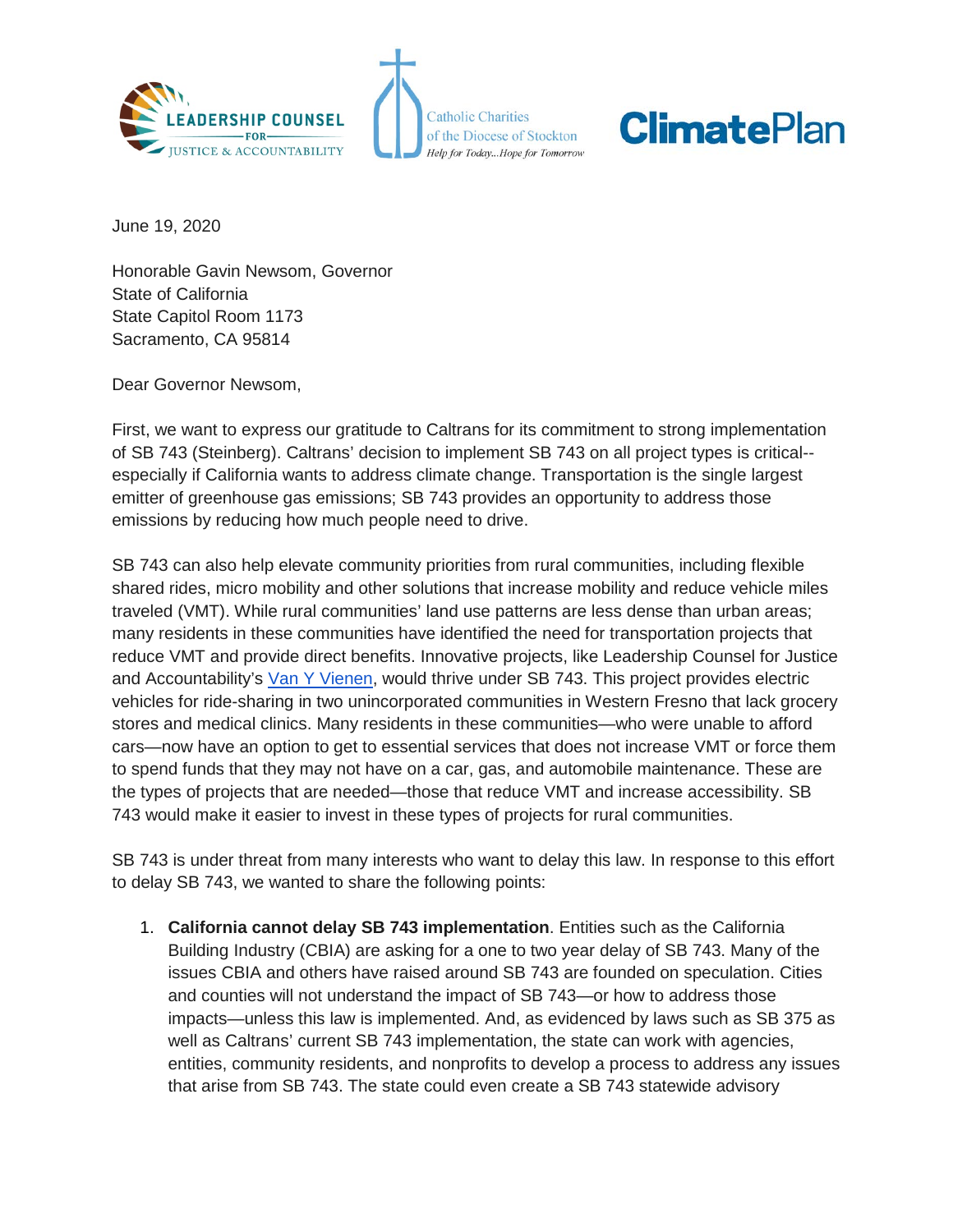committee to flag any issues that arise from SB 743 implementation, and commit to a process to work through them.

2. **SB 743 cannot bear the burden of California's affordable housing crisis for lowincome communities and communities of color.** The issues that have been raised by [CBIA,](https://cbia.org/housing-killers-creators/) namely that SB 743 will add to the cost of housing, or entities such as The Two Hundred's concerns that SB 743 will [hurt low-income communities and communities of](https://careabouthousing.org/delayvmt/)  [color](https://careabouthousing.org/delayvmt/) are either speculative or simply untrue.

Residents in low income communities and communities of color should not have to choose between affordable housing and how much time it takes them to get to and from work. Ceding to the arguments from The Two Hundred would create this dichotomy; lowincome communities and communities would be forced to bear the burden of longer commutes—and spending more of their limited income on transportation—because greenfield development would be their only opportunity for home ownership. They have the right to live where they choose. More importantly, California should not aid in efforts of [re-segregation,](https://sanfrancisco.cbslocal.com/2020/06/16/project-home-study-race-discrimination-housing-real-estate-bay-area/) where low-income communities and communities of colors are pushed to the exurban fringe because that is the only place where they can afford homes. Finally, low-income communities and communities cannot continue to suffer from historic disinvestment because their cities and towns are developed on the outskirts—which stretches infrastructure and transportation dollars that much more. Delaying SB 743 could perpetuate these historic inequities.

SB 743 must work in tandem with other policies to address the concerns of low-income communities and communities of color. SB 743 will make it easier to build developments within existing communities—and even create incentives for developments that meet certain criteria to provide benefits for these communities such as affordable units or local hire. It can also make it easier for local and regional agencies to invest in more innovative transportation solutions such as ride sharing and micro mobility, which can increase accessibility for residents who do not own a car.

However, SB 743 is not a panacea. California needs to invest in a number of policies to ensure that low-income communities and communities of color have access to the housing they want. Making it easier to create community land trusts, ensuring sustainable funding sources for affordable housing, developing strong tenant protections, and advancing legislation such as AB 1279 (Bloom) which promotes housing production in high-opportunity areas—these are the solutions that must be implemented alongside SB 743. Partnering with statewide housing groups such as Public Advocates is also essential to advance holistic housing and transportation solutions.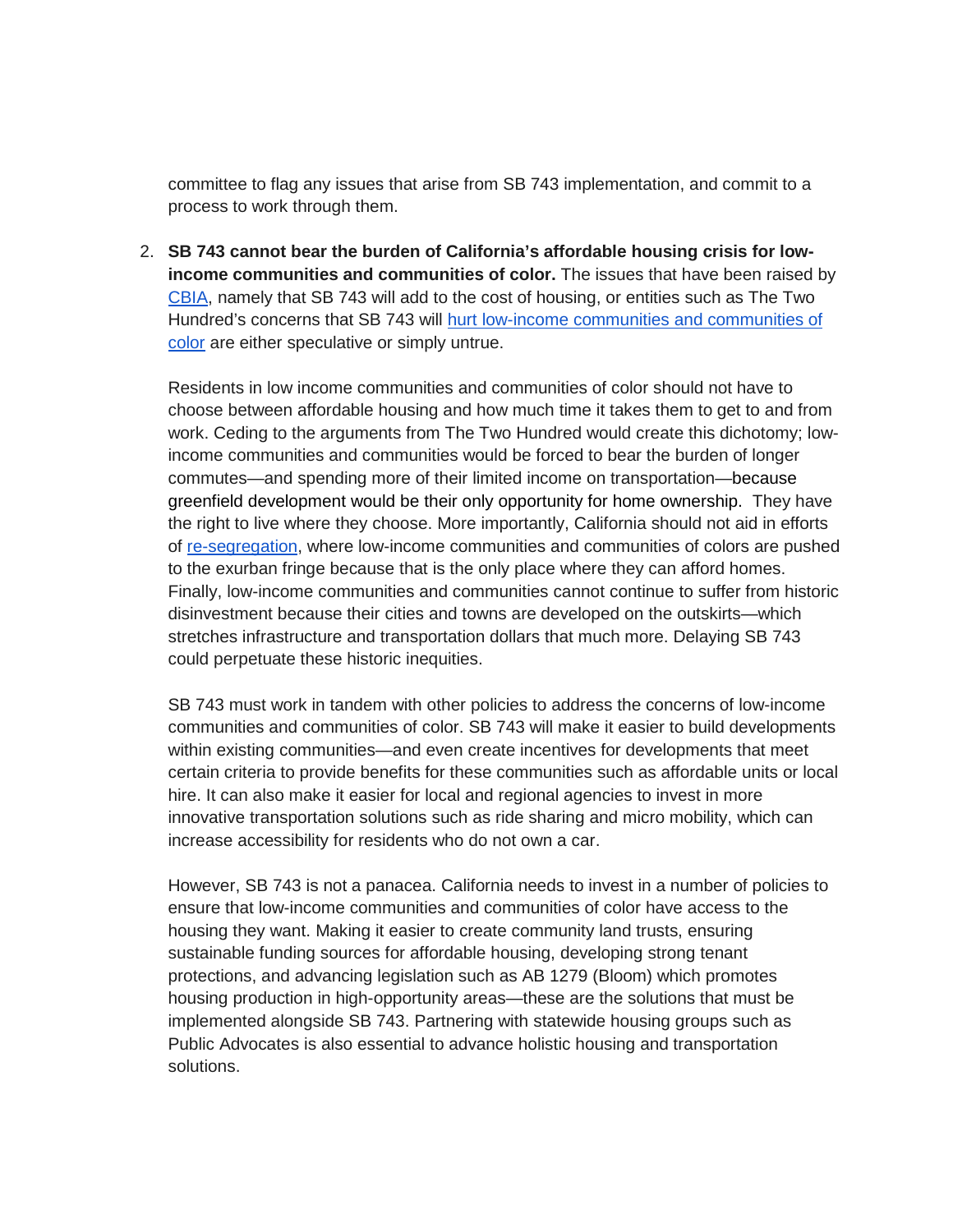**3. Caltrans and other state agencies must ensure that there is strong community engagement at the local level.** SB 743 cannot be developed without community engagement. Many special interest groups are attempting to speak on behalf of local communities, and that is not what local communities need. They need robust inclusive processes that allow their voices and priorities to be heard and reflected in the final outcome. The Two Hundred and CBIA have resources to reach legislators and state agencies; however many smaller, more rural communities do not. Organizations such as Leadership Counsel for Justice and Accountability, California Rural Legal Assistance, Catholic Charities Diocese of Stockton, and others are working directly with local communities in these smaller, more rural communities. They must be a part of the conversations, and decision-making process. Engagement with communities must be meaningful, comply with language access law, and be coordinated with local agencies and community members.

Including residents in the conversation would demonstrate that the state understands residents must be a part of the process of implementing SB 743 and shaping their own community. Including residents will also make sure that SB 743 results in meaningful change and investment opportunities in their communities. If state agencies, such as Caltrans, are relying on the Council of Governments (COG) and other agencies to conduct the public outreach, it is important that the state is checking the work of COGs to make sure these organizations and communities' voices are heard. This includes making sure workshops are being conducted to gather information, and asking who was a part of the workshops. It also includes developing partnerships with state and local organizations to make sure those voices are heard and informing SB 743 implementation.

We need both--we cannot continue to delay SB 743 and perpetuate historic inequities in these communities. We also cannot implement SB 743 without centering those who are most impacted.

Best,

Grecia Elenes, Senior Policy Advocate Leadership Counsel for Justice and Accountability

Veronica Tovar, Environmental Justice Program Manager Catholic Charities

Chanell Fletcher, Executive Director ClimatePlan